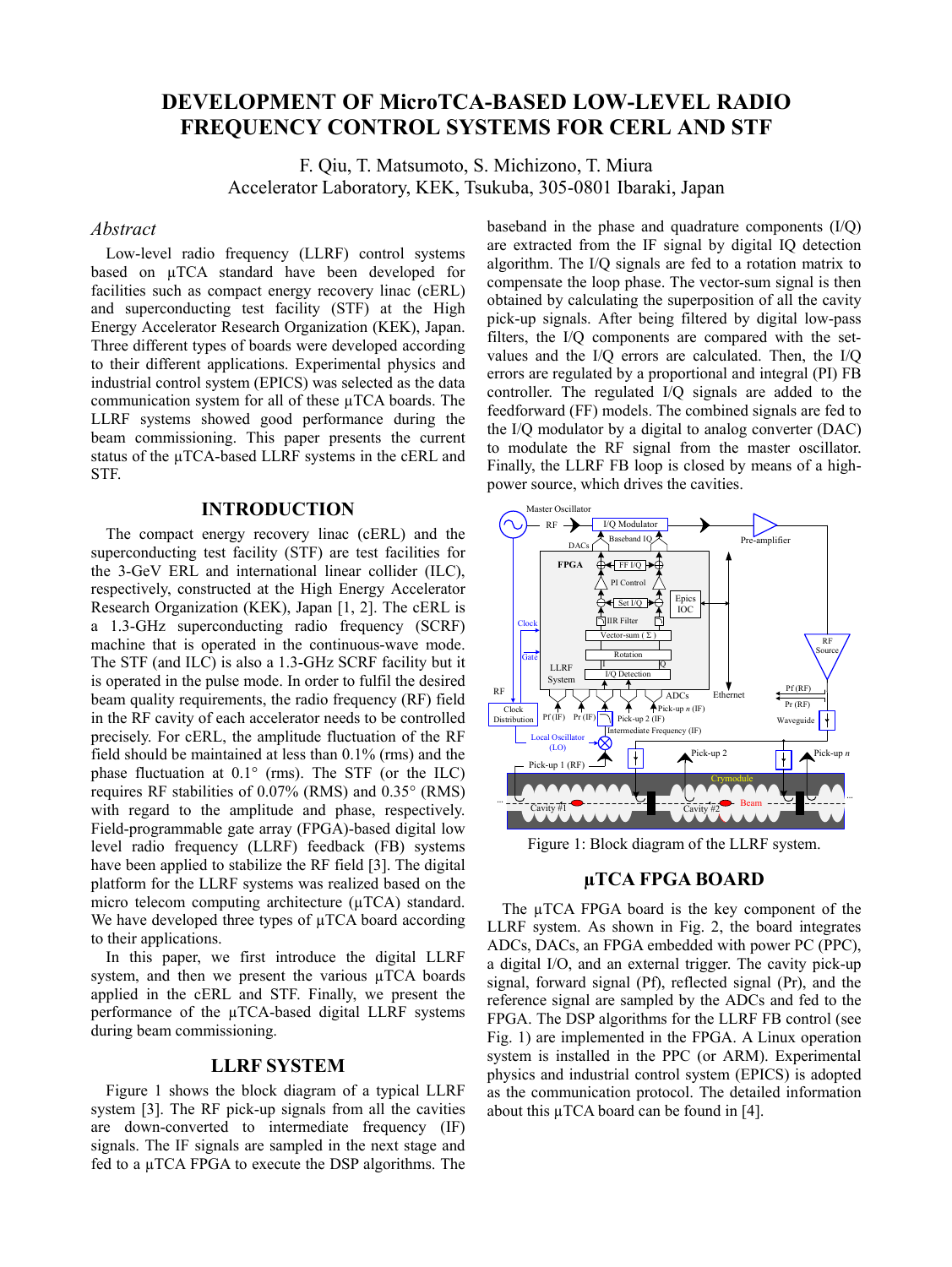

Figure 2: µTCA digital board (type I).

Three types of  $\mu$ TCA boards were developed for the cERL and STF [5]. The µTCA.0 standard type I board and µTCA.4 standard type II boards are mainly used for the LLRF control systems in the cERL and STF, respectively. The main difference between the type I and type II boards is the number of ADCs. We adopted individual cavity control in the cERL (except for the second and third cavities in the injector); therefore, four ADC channels were adequate for our LLRF system. In the STF, we adopted vector-sum control (the vector-sum voltages of the eight cavities were controlled by one controller, see Fig. 1), and accordingly more ADCs were required in the board. The type III board was mainly used for the RF monitor (thus, the DAC is not necessary). The RF signals were directly detected on the board by directsampling algorithm without down-conversion (see Fig. 7). The board was equipped with two fast ADCs with sampling frequency up to 400 MSPS [2]. The detailed specifications of these three types of  $\mu TCA$  boards are listed in Table 1 [5].

Table 1: Specifications of the µTCA Boards

| <b>TYPE</b> | <b>TYPE I</b>    | TYPE II           | TYPE III         |
|-------------|------------------|-------------------|------------------|
| Facilities  | cERL             | STF-II            | ERL & STF        |
| Function    | LLRF             | LLRF              | Monitor          |
| Standard    | $\mu$ TCA.0      | $\mu$ TCA.4       | $\mu$ TCA.0      |
| ADC         | $4\times16$ bits | $14\times16$ bits | $2\times14$ bits |
|             | (LTC2208,        | (AD9650,          | (ADS5474,        |
|             | 130              | 105               | 400 MSPS)        |
|             | MSPS)            | MSPS)             |                  |
| <b>FPGA</b> | Virtex-5         | Virtex-5          | $Z$ yng- $700$   |
|             | FX.              | <b>FX</b>         |                  |
| <b>DAC</b>  | $4\times16$ bits | $2\times16$ bits  | N/A              |
|             | (AD9783,         | (AD9783,          |                  |
|             | 500              | 500               |                  |
|             | MSPS)            | MSPS)             |                  |
| CPU         | <b>PPC 440</b>   | ARM               | <b>PPC 440</b>   |
| OS          | Wind             | Xilinx            | Wind River       |
|             | River            | Linux             | Linux            |
|             | Linux            |                   |                  |

## **PERFORMANCE**

To evaluate the performance of the µTCA LLRF systems of the cERL and STF, the RF field fluctuations were measured by the I/Q detector on the FPGA at the first stage. The achieved field stabilities should be further confirmed by measuring the beam energy fluctuations..

#### *cERL*

In the cERL, three two-cell SC cavities were installed in the injector, and two nine-cell SC cavities were installed in the main linac [3]. The beam was accelerated on the crest (i.e., the beam phase  $\varphi_b$  was 0). The measured RF field for the amplitude (left) and phase (right) of the injector and the main linac are illustrated in Fig. 3. Table 2 shows the measured RF stabilities in terms of the different cavities. It should be mentioned that 100-kHz bandwidth digital filters were applied to remove the highfrequency clock jitters.



Figure 3: Field stabilities of SC cavities in the injector (top) and main linac (bottom) measured by the  $\mu$ TCA.0 board (type I).

Table 2: RF Stabilities of cERL

| Cavity          | $\boldsymbol{\varphi}_{\mathbf{b}}$ | $\Delta A/A$ [rms] | $Δθ$ [rms]      |
|-----------------|-------------------------------------|--------------------|-----------------|
| Injector 1      | ∩∘                                  | $0.02\%$           | $0.02^{\circ}$  |
| Injectors $2&3$ | $0^{\circ}$                         | $0.02\%$           | $0.015^{\circ}$ |
| Main linac 1    | ∩∘                                  | $0.01\%$           | $0.01^\circ$    |
| Main linac 2    | ∩∘                                  | $0.01\%$           | $0.01^\circ$    |

To measure the stability of the beam energy, a screen monitor was installed downstream of the bending magnet with a 2.2-m dispersion and a 62.6-μm/pixel resolution. The beam momentum jitter was then calculated by extracting the information of the beam projection on the screen monitor. As shown in Fig. 4, the calibrated beam stability during the measured period of 20 min was approximately 0.0065%.



Figure 4: Beam momentum jitter (20 min).